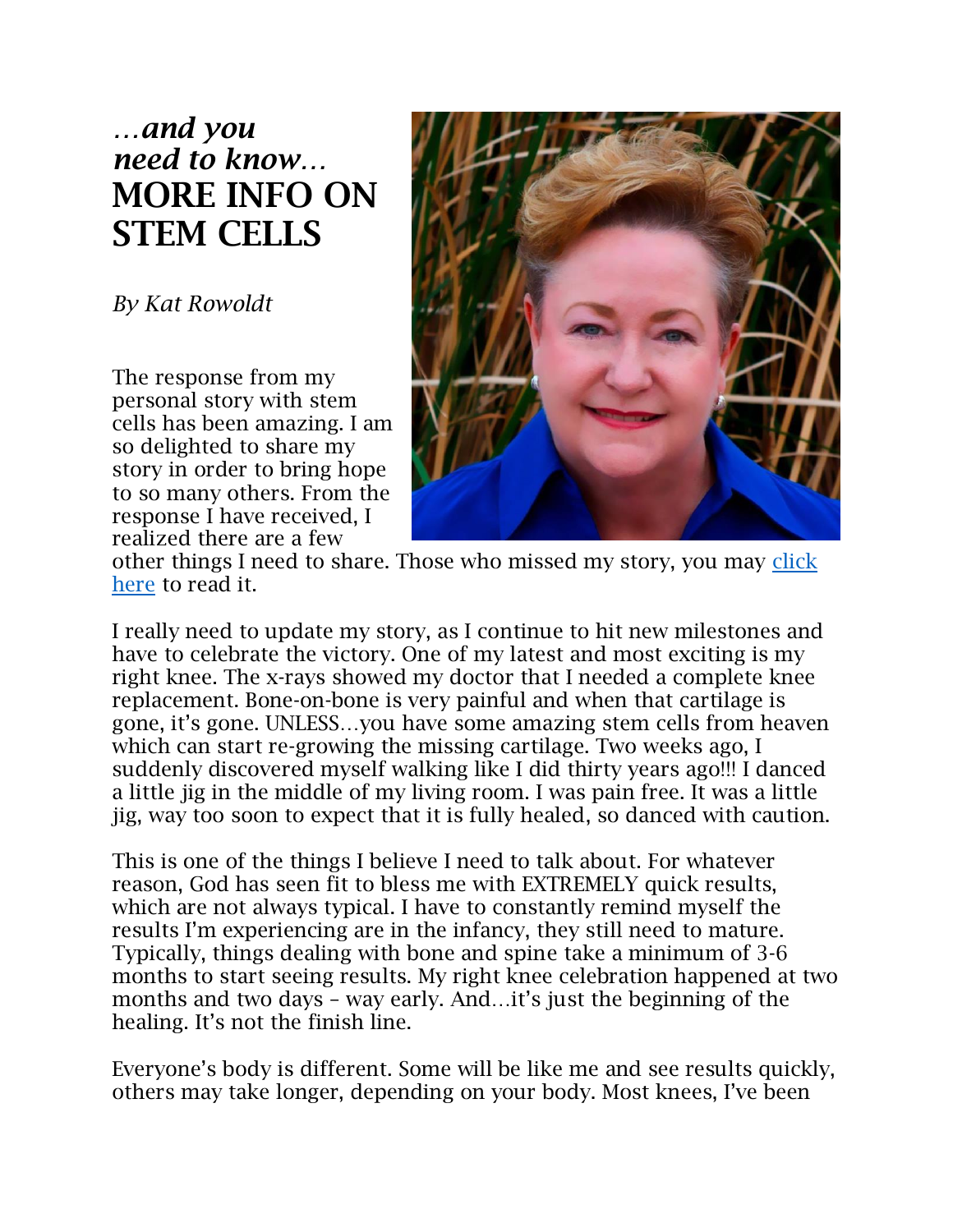told, usually take around two months on an average. Sounds like mine was right on target. None of us know exactly what is really going on inside of our bodies, but God does. Those stem cells know where to go and what to do. One thing we do know, stem cells are immunomodulatory, they go after degeneration, they are anti-inflammatory, and they help the body to build, repair, and even grow new tissue. What a miracle!

Human nature is such that when we feel the "healing," we want to think and act and do like it is completely healed, while in reality we are beginning to experience the BEGINNING of the healing process. Those who jump back into playing golf (for example) full force at only a month in, may actually add more damage to their knee. We need to be patient and allow the complete time frame of 9 months to a year for the complete healing to come into being. Patience can be hard – but foregoing knee replacement surgery, rehab, and all that expense is worth walking it out slowly.

This past week I actually walked up two flights of stairs with friends and then back down again without any problem. It's been twenty years since I did that with ease.

The other thing which came to mind I feel people need to realize, is there are various types of stem cells. You'll hear friends talk about someone they know who did stem cells and did not get the amazing results. My first question is always, "what kind of stem cells did they receive?" That's the million-dollar question which can make all the difference in the results.

I've always been amazed at the wonder of how God created our bodies to heal themselves. Skinned knees scab over, paper cuts hurt like crazy but heal so quickly, broken bones reknit themselves, and it's shocking at how quickly a bit tongue will heal itself. Our own stem cells are racing to the rescue to heal our broken body parts. As we age, the process of healing takes longer, and we don't bounce back as quickly as we did as a child. It turns out, the number of stem cells in our body dramatically decreases as we age. We used them up – some of us faster than others, I think.

The stem cells in our bodies came straight from heaven, they have been amazing, and served us well for a long time. But to be honest, mine were tired and worn out. They no longer had a skip in their step, or a sparkle in my eye. They had aged and like an old rechargeable battery, I can keep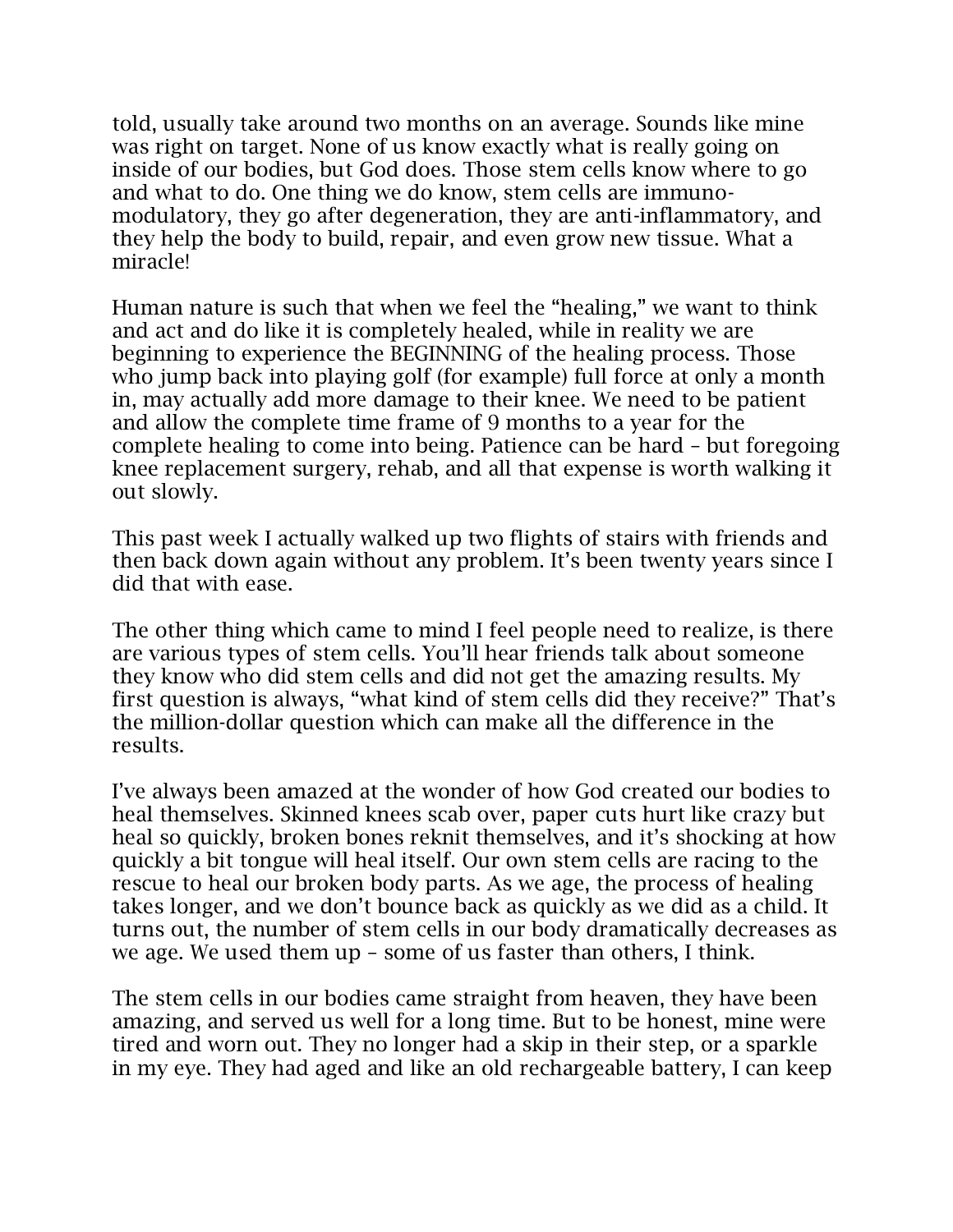trying to recharge it, but it will never hold a charge like it once did. Sometimes we have to replace a rechargeable battery.

Stems cells in use today come from various sources. Knowing what kind of stem cells you will receive is crucial. Let me share some information in my laymen terms with you.

## Fetal/Embryonic –

These are illegal in the United States, but not in other countries where some people have traveled to get stem cells. These are from aborted babies. Very controversial, moral issues, and someone died in order for you to get these cells.

## Amniotic Fluid –

This is extracted from the amniotic sac by amniocentesis. They have found that these can cause allergic reactions, the concentration is inconsistent, large portion is cellular debris causing an unverifiable stem cell count. These do not have CD34 or Mesenchymal Cells which are critical.

#### Placental –

This is extracted from the placenta by amniocentesis. Once again, these are found to cause allergic reactions, the concentration is inconsistent, large portion is cellular debris causing an unverifiable stem cell count. These too do not have CD34 or Mesenchymal Cells.

#### Autologous –

Patient's own stem cells are collected through surgery and typically the expense on this type can run \$25,000-\$45,000 or more. This requires surgery and everything that involves, very expensive and invasive, not potent enough for substantial difference, especially depending on the patient's age and health.

# Umbilical Cord Stem Cells (Infiniti Cells)

These are a gift from a donor baby that was a live healthy birth who sustained no trauma or stress during gestation and delivery. They are straight from heaven, like our original set of stem cells were. They have the CD34 and Mesenchymal Cells.

The FDA requires 5 screenings. Infiniti Cells undergo 17 screenings and around 90% of them do not pass the scrutiny and are discarded. Those who make it through the process provide:

• Immune system privileged - anyone can be treated.